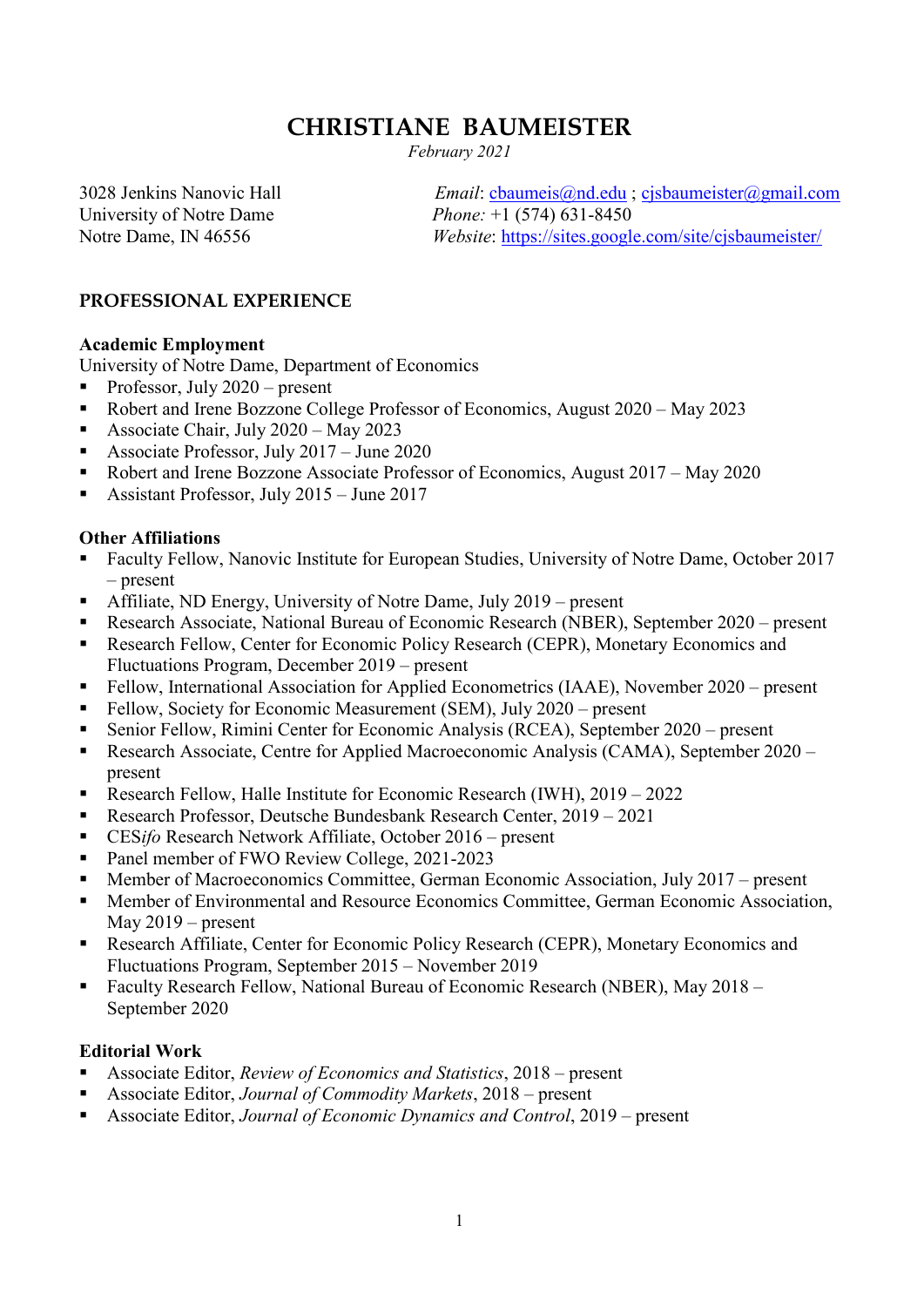#### **Previous Employment**

- Principal Researcher, International Studies and Modeling Division, International Economic Analysis Department, Bank of Canada, July 2014 – February 2015
- Senior Analyst, International Studies and Modeling Division, International Economic Analysis Department, Bank of Canada, September 2010 – June 2014

#### **Other Positions**

- Consultant, Swiss National Bank, 2021
- Visiting Professor, Macquarie University, March 2020
- Research Associate, Federal Reserve Bank of Cleveland, 2019
- Visiting Scholar, Federal Reserve Bank of Kansas City, 2019
- Visiting Professor, Bocconi University, Italy, Spring 2019
- Consultant, Research Department, National Bank of Belgium, 2018
- Visiting Professor, Catholic University of Leuven, Belgium, Fall 2018
- Visiting Scholar, Research Unit, Bank of Finland, 2018
- Visiting Scholar, Federal Reserve Bank of Dallas, 2018
- Charter Fellow, Energy Industry program, RUDN University Moscow, May 2017 present
- Visiting Scholar, Research Department, Federal Reserve Bank of St. Louis, 2016, 2017
- Research Economist, NBER, Boston, February 2016 August 2017
- Visiting Scholar, Banque de France, Paris, 2014
- Visiting Researcher, Reserve Bank of New Zealand, February 2014
- Visiting Research Scholar, Research Department, IMF, Washington DC, June 2013
- Instructor, Department of Economics, University of California at San Diego, August 2012
- Visiting Researcher, NIPE, Universidade do Minho, Braga, April 2011
- Visiting Scholar, Department of Economics, University of California at San Diego, 2010, 2015
- Ph.D. intern, European Central Bank, Monetary Policy Strategy Division, Spring 2010
- Ph.D. intern, Bank of England, Monetary Assessment and Strategy Division, Winter 2008
- Research Assistant, Department of Financial Economics, Ghent University, 2005-2010

# **EDUCATION**

Ph.D., Economics, Ghent University, Belgium, 2010

- M.Sc., Economics, Catholic University of Leuven, Belgium, 2006
- M.A., Economics and Business, University of Siena, Italy, 2003
- B.A., Business Administration, University of Bayreuth, Germany, 1999
- B.A., Geography, University of Bayreuth, Germany, 1999

Visiting Student, University of Oxford (Pembroke College), UK, 2002-2003

### **RESEARCH FIELDS**

Empirical Macroeconomics, Energy Economics, Monetary Economics, Applied Time Series Econometrics

### **PUBLICATIONS**

"Energy Markets and Global Economic Conditions" (with D. Korobilis and T.K. Lee), *Review of Economics and Statistics*, accepted.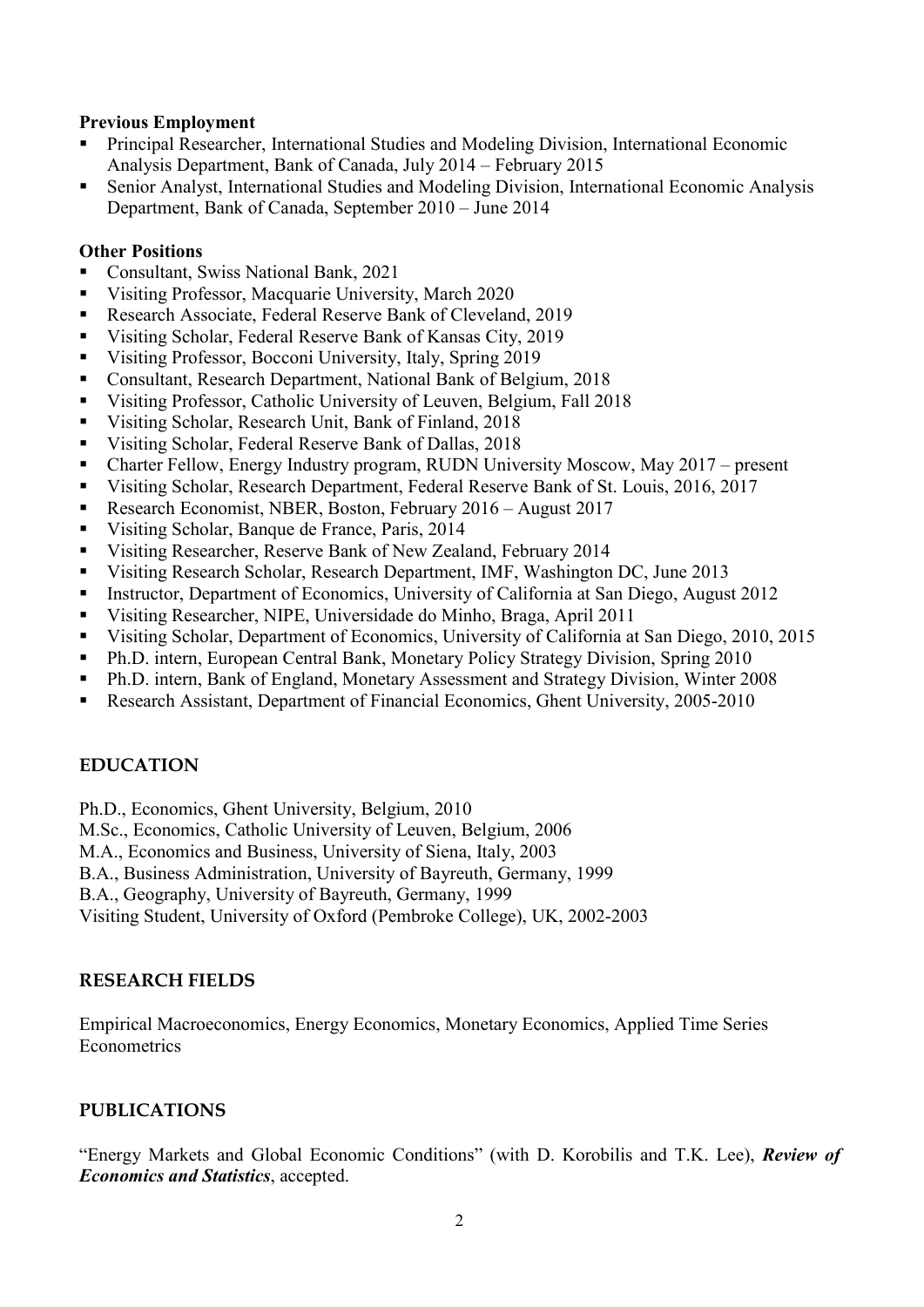"Drawing Conclusions from Structural Vector Autoregressions Identified on the Basis of Sign Restrictions" (with J.D. Hamilton), *Journal of International Money and Finance*, 109, December 2020.

"Structural Interpretation of Vector Autoregressions with Incomplete Identification: Revisiting the Role of Oil Supply and Demand Shocks" (with J.D. Hamilton), *American Economic Review*, 109(5), May 2019, 1873-1910.

"Inference in Structural Vector Autoregressions When the Identifying Assumptions are Not Fully Believed: Re-evaluating the Role of Monetary Policy in Economic Fluctuations" (with J.D. Hamilton), *Journal of Monetary Economics*, 100, December 2018, 48-65. Winner of the inaugural 2020 *Journal of Monetary Economics* Best Paper Award.

"Is the Discretionary Income Effect of Oil Price Shocks a Hoax?" (with L. Kilian and X. Zhou), *Energy Journal*, 39(SI2), September 2018, 117-137.

"Are Product Spreads Useful for Forecasting Oil Prices? An Empirical Evaluation of the Verleger Hypothesis" (with L. Kilian and X. Zhou), *Macroeconomic Dynamics*, 22(3), April 2018, 562-580.

"Inside the Crystal Ball: New Approaches to Predicting the Gasoline Price at the Pump" (with L. Kilian and T.K. Lee), *Journal of Applied Econometrics*, 32(2), March 2017, 275-295.

"Lower Oil Prices and the U.S. Economy: Is This Time Different?" (with L. Kilian), *Brookings Papers on Economic Activity*, Fall 2016, 287-336.

"Understanding the Decline in the Price of Oil since June 2014" (with L. Kilian), *Journal of the Association of Environmental and Resource Economists*, 3(1), March 2016, 131-158.

"Forty Years of Oil Price Fluctuations: Why the Price of Oil May Still Surprise Us" (with L. Kilian), *Journal of Economic Perspectives*, 30(1), Winter 2016, 139-160.

"Sign Restrictions, Structural Vector Autoregressions, and Useful Prior Information" (with J.D. Hamilton), *Econometrica*, 83(5), September 2015, 1963-1999.

"Forecasting the Real Price of Oil in a Changing World: A Forecast Combination Approach" (with L. Kilian), *Journal of Business and Economic Statistics*, 33(3), July 2015, 338-351.

"Do High-Frequency Financial Data Help Forecast Oil Prices? The MIDAS Touch at Work" (with P. Guérin and L. Kilian), *International Journal of Forecasting*, 31(2), April 2015, 238-252.

"Are There Gains from Pooling Real-Time Oil Price Forecasts?" (with L. Kilian and T.K. Lee), *Energy Economics*, 46, December 2014, S33-S43.

"Do Oil Price Increases Cause Higher Food Prices?" (with L. Kilian), *Economic Policy*, 29(80), October 2014, 691-747.

"What Central Bankers Need to Know about Forecasting Oil Prices" (with L. Kilian), *International Economic Review*, 55(3), August 2014, 869-889.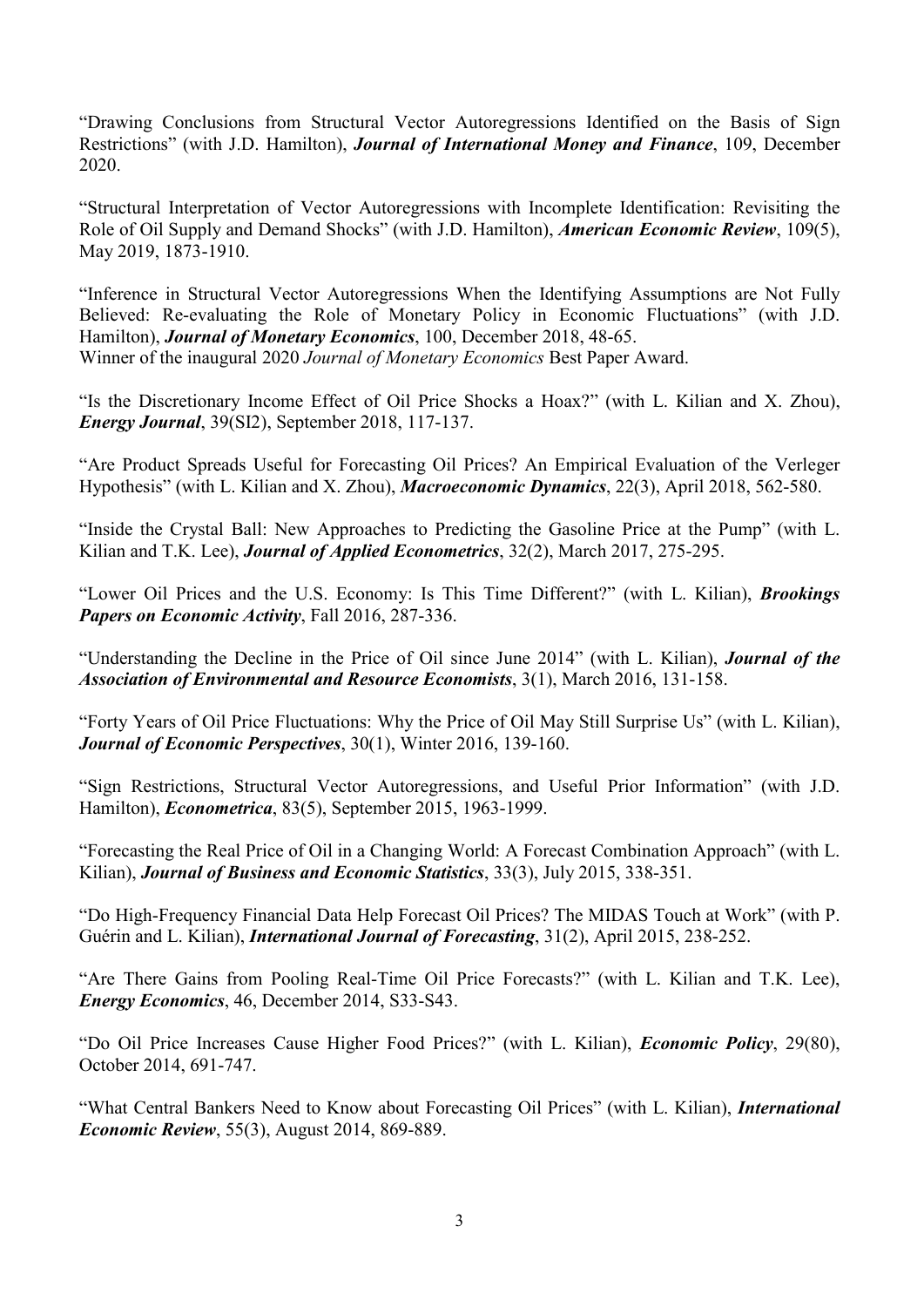"Real-Time Analysis of Oil Price Risks Using Forecast Scenarios" (with L. Kilian), *IMF Economic Review*, 62(1), April 2014, 119-145.

"The Role of Time-Varying Price Elasticities in Accounting for Volatility Changes in the Crude Oil Market" (with G. Peersman), *Journal of Applied Econometrics*, 28(7), November/December 2013, 1087-1109.

"Time-Varying Effects of Oil Supply Shocks on the US Economy" (with G. Peersman), *American Economic Journal: Macroeconomics*, 5(4), October 2013, 1-28.

"Unconventional Monetary Policy and the Great Recession: Estimating the Macroeconomic Effects of a Spread Compression at the Zero Lower Bound" (with L. Benati), *International Journal of Central Banking*, 9(2), June 2013, 165-212.

"Changes in the Effects of Monetary Policy on Disaggregate Price Dynamics" (with P. Liu and H. Mumtaz), *Journal of Economic Dynamics and Control*, 37(3), March 2013, 543-560.

"Real-Time Forecasts of the Real Price of Oil" (with L. Kilian), *Journal of Business and Economic Statistics*, 30(2), April 2012, 326-336.

### **WORKING PAPERS**

"A Comparison of Monthly Global Indicators for Forecasting Growth" (with P. Guérin)

"Advances in Structural Vector Autoregressions with Imperfect Identifying Information" (with J.D. Hamilton)

"Structural Interpretation of Vector Autoregressions with Incomplete Identification: Setting the Record Straight" (with J.D. Hamilton)

"Did the Renewable Fuel Standard Shift Market Expectations of the Price of Ethanol?" (with R. Ellwanger and L. Kilian), NBER Working Paper 23752.

"A General Approach to Recovering Market Expectations from Futures Prices With an Application to Crude Oil" (with L. Kilian), CEPR Discussion Paper 10162.

"Liquidity, Inflation and Asset Prices in a Time-Varying Framework for the Euro Area" (with E. Durinck and G. Peersman), National Bank of Belgium Working Paper 142.

### **OTHER ARTICLES**

"How Much the 2014-2016 Oil Price Decline Stimulated the U.S. Economy," (with L. Kilian), *VoxEU*, 18 May 2017.

"Are Low Oil Prices Good for the Economy?" *Wall Street Journal*, 14 November 2016.

"Expecting the Unexpected: Why the Oil Price Keeps Surprising Us," (with L. Kilian), *VoxEU*, 8 February 2016.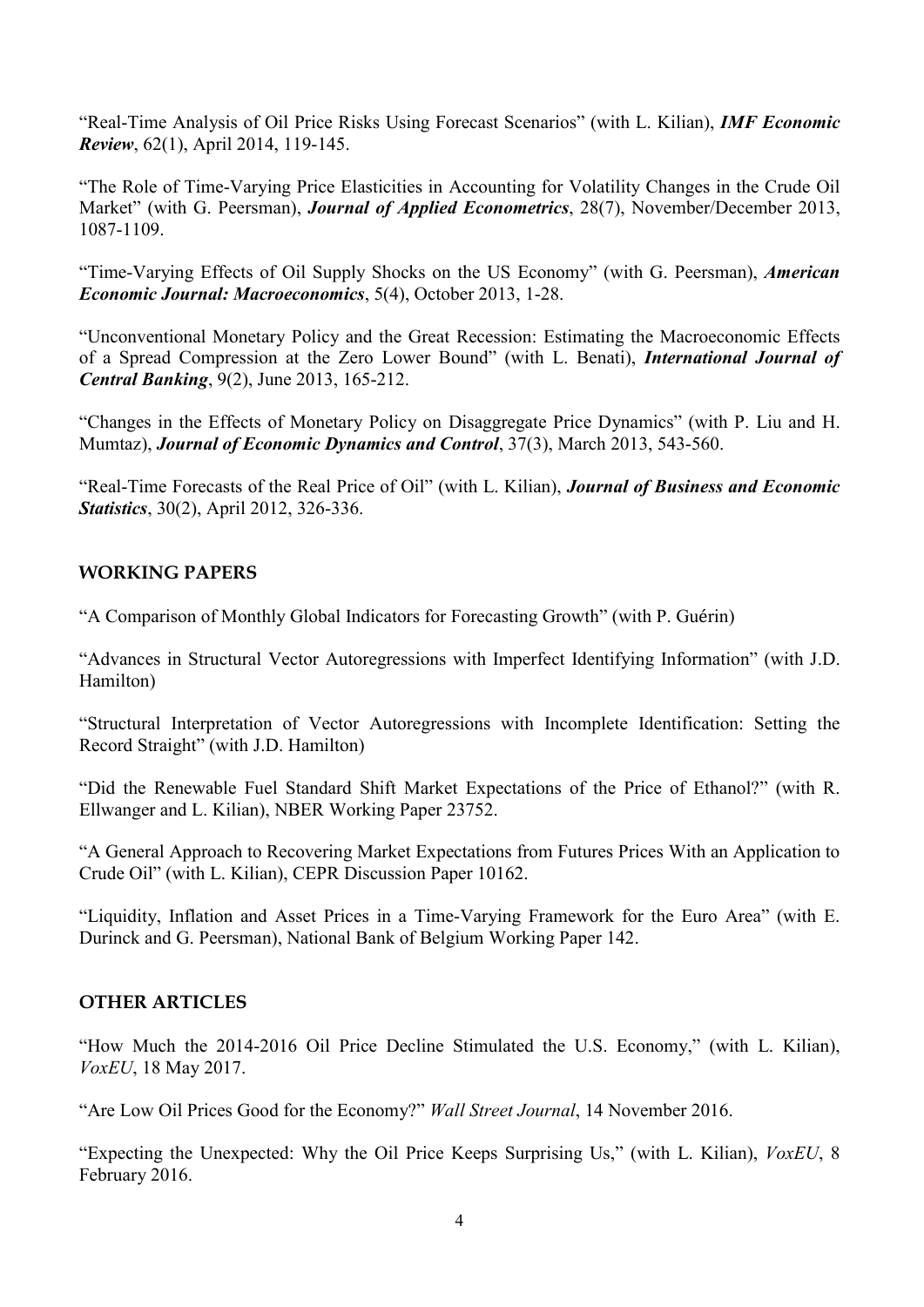"What Does the Market Think? A General Approach to Inferring Market Expectations from Futures Prices," (with L. Kilian), *VoxEU*, 19 November 2014.

"The Art and Science of Forecasting the Real Price of Oil," *Bank of Canada Review*, May 2014. "Do Food Prices Respond to Oil Price Shocks?" (with L. Kilian), *VoxEU*, 30 November 2013.

"Are Product Spreads Useful for Forecasting the Price of Oil?" (with L. Kilian and X. Zhou), *VoxEU*, 24 September 2013.

"The Economic Consequences of Oil Shocks: Differences across Countries and Time" (with G. Peersman and I. van Robays), in: Fry, R., Jones, C., and Kent, C. (eds.), *Inflation in an Era of Relative Price Shocks*, Sydney, May 2010, 91-128.

### **PRESENTATIONS**

#### *Keynote speaker*

- **2021** Energy and Climate: Macroeconomic Implications, Oslo, August 8*th* Annual Conference of the Society for Economic Measurement, Milan, June 9*th* Mannheim Energy Conference, Mannheim, May
- **2018** 8*th* Atlantic Workshop in Energy and Environmental Economics, A Toxa, June
- **2015** Energy Prices: Macroeconomic and Financial Impacts, Paris, June

#### *Invited lectures*

- **2021** "*Energy Markets: Forecasting and Structural Analysi*s," Pomona College, March
- **2020** "*Empirical Macroeconomics*," Central Bank of Colombia, October

 "*Energy Markets and Global Economic Conditions*," Notre Dame Economics Club, February **2019** "*Oil Markets and the Macro Economy*," Center on Applied Macroeconomics and Commodity

 Prices (CAMP), BI Norwegian Business School, August "*A Bayesian Approach to Identification in Structural VAR Models*," Central Bank of Ireland,

May

"*Inference in Structural Vector Autoregressions*," Bank of Latvia, March

- **2018** "*Bayesian Time Series Analysis*," Central German Doctoral Program Economics (CGDE), Halle Institute for Economic Research (IWH), September
	- "*A Bayesian Approach to Identification in Structural VAR Models*," Bank of Estonia, August
- **2017** "*A Bayesian Approach to Identification in Structural VAR Models*," UCL-CORE Lecture Series in Financial Econometrics, October

 "*The Causes and Consequences of the Recent Decline in the Price of Oil*," M.S. in Policy Economics, University of Illinois at Urbana-Champaign, April

- **2015** "*Monetary Policy*," Quetelet Colleges, Ghent University, March
- **2014** "*Advanced Bayesian Econometrics: Structural and Time-Varying VAR Models*," CIDE Summer School, Perugia, September
	- "*VAR Models: Time-Varying Parameters and Identification with Sign Restrictions*," CORE, Université catholique de Louvain, March
	- "*Monetary Policy*," Quetelet Colleges, Ghent University, March "*Oil Price Forecasting: Performance Evaluation and Risk Analysis*," Reserve Bank of New Zealand, February
- **2013** "*Identification of VAR Models with Sign Restrictions*," South African Reserve Bank, June
- **2012** "*Estimation and Identification of Time-Varying VARs*," University of Pretoria, January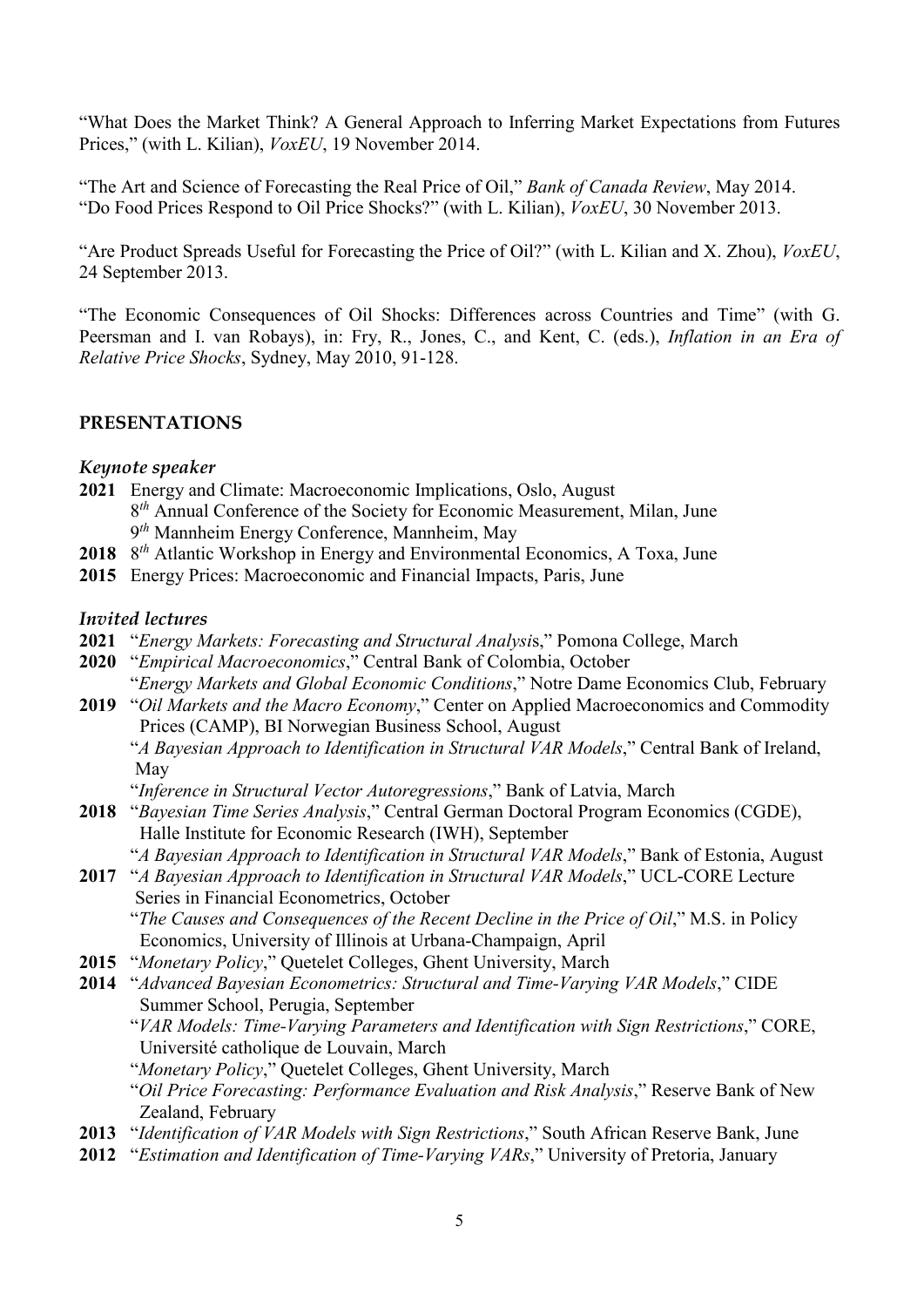#### *Seminars and invited presentations*

- **2021** Swiss National Bank, University of Leipzig, University of Padua, Kansas State University; Second Dolomiti Macro Meetings, Italy
- **2020** Indiana University, University of Melbourne, University of Tasmania, Macquarie University, IMF, IWH Halle, University of Hamburg, University of Missouri, University of Pretoria; Macro-Finance Workshop, Monash University, Melbourne, Australia
- **2019** CERGE-EI, FRB Kansas City, Texas A&M, University of Cambridge, FRB Cleveland, BI Norwegian Business School, Norges Bank, University of Heidelberg; St. Louis Fed Applied Time Series Econometrics Workshop, St. Louis, US EIA Workshop on "Financial and Physical Oil Market Linkages", Washington DC, US Verein für Socialpolitik (AURÖ), Rostock, Germany DAGStat meeting, "Empirical Economics and Applied Econometrics", Munich, Germany
- **2018** Queen Mary University of London, Bank of Finland, Banco de México, KU Leuven, Penn State, Energy Information Administration
- **2017** Emory University, University of Illinois at Urbana-Champaign, FRB Cleveland, ECB, FRB New York, Université catholique de Louvain, National Bank of Belgium, DIW Berlin, Universität Göttingen, IWH Halle, University of St. Gallen, Swiss National Bank; Verein für Socialpolitik (Macro), Luxembourg City, Luxembourg FinanceUC International Conference on "New Developments in Finance", Santiago, Chile MEF Workshop on "Current Issues in Energy Economics", Madrid, Spain EIA Workshop on "Financial and Physical Oil Market Linkages", Washington DC, US International Conference in honor of Luc Bauwens, Brussels, Belgium
- **2016** University of Southern California, Central Bank of Chile, PUC Chile, FRB St. Louis, FRB Dallas; USC-INET Conference on "Oil, Middle East, and the Global Economy", Los Angeles, US Workshop on "Commodity Markets: Financialization and Regulation", Princeton, US Brookings Papers on Economic Activity Conference, Washington DC, US
- **2015** ECARES (ULB Brussels), National Bank of Belgium, ECB, Bank of Spain, ETH Zürich, University of Bern, Indiana University; Applied Econometrics and Forecasting in Macroeconomics and Finance Workshop, FRB St. Louis, US
- **2014** University of Virginia (Darden), Reserve Bank of Australia (2), Reserve Bank of New Zealand, Université catholique de Louvain, Universidad de Navarra, Banque de France, Universidad Carlos III de Madrid, Lehigh University, George Washington University, FRB Kansas City, University of Notre Dame, Université de Montréal, Riksbank, Erasmus University Rotterdam;

 EIA Workshop on "Financial and Physical Oil Market Linkages", Washington DC, US Banque de France-ESSEC Business School Workshop on "Expectations and Forecasting in International Macroeconomics", Paris, France

- **2013** Federal Reserve Board, National Bank of Belgium, IMF, University of Pretoria, South African Reserve Bank, Energy Information Administration, FRB Kansas City; EIA Workshop on "Financial and Physical Oil Market Linkages", Washington DC, US
- **2012** University of Pretoria, Bank of England, Institute of Energy Economics at the University of Cologne, University of California at San Diego, FRB Dallas; Norges Bank Workshop on "Modeling and Forecasting Oil Prices", Oslo, Norway; Banque de France Workshop on "Oil and the Macroeconomy", Paris, France
- **2011** Carleton University, IMF (2), NIPE (Universidade do Minho), ECB, Deutsche Bundesbank; ECB-WGEM Workshop on "The Role of Non-Linear Methods in Empirical Macroeconomics and Forecasting", Frankfurt, Germany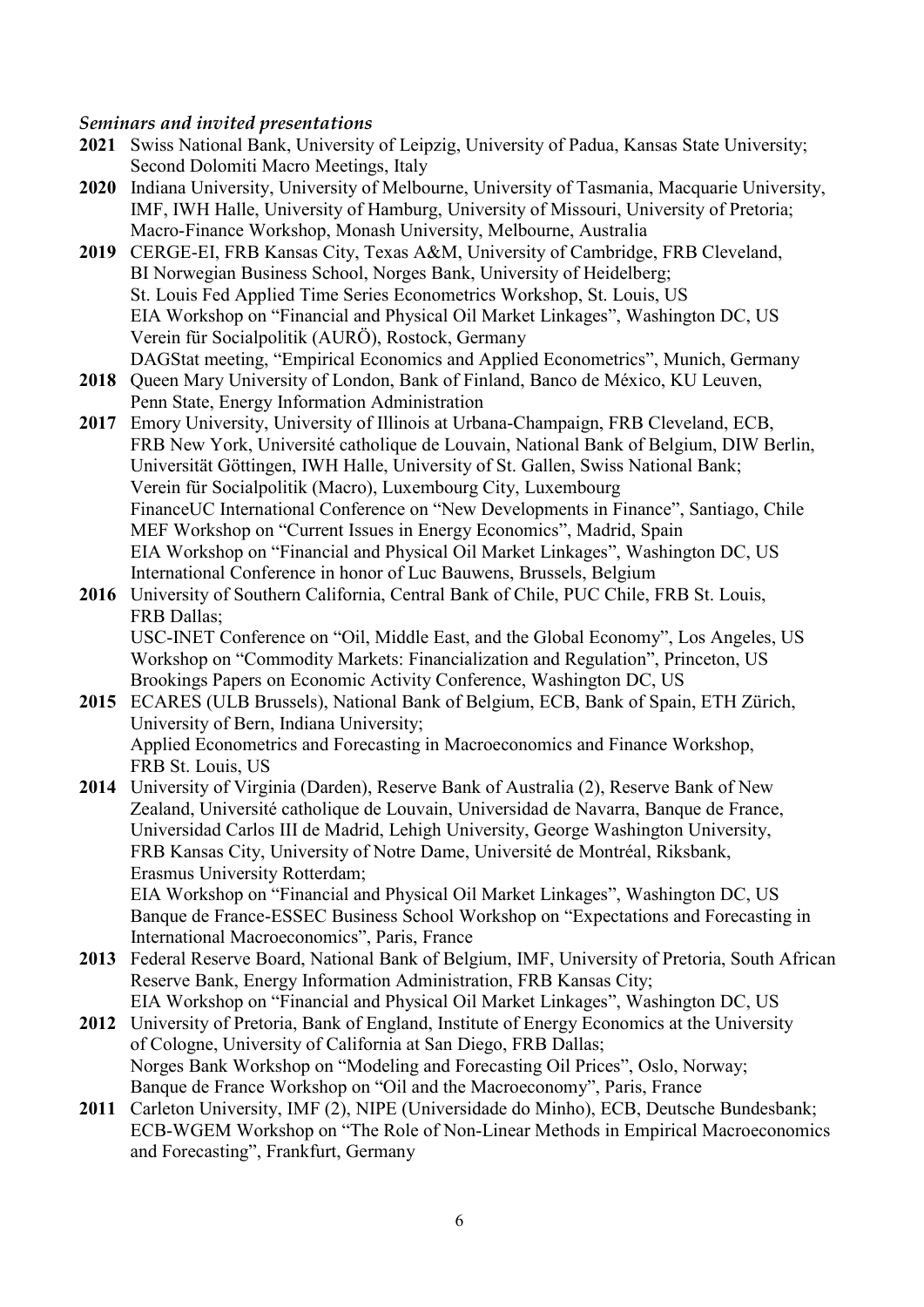- **2010** Bank of Italy, Bank of Canada, De Nederlandsche Bank, FRB Dallas, University of California at San Diego, Bank of England, Norges Bank
- **2009** University of Münster, Deutsche Bundesbank
- **2008** Erasmus University Rotterdam, Bank of England

#### *Conferences*

- **2021** North American Winter Meeting of the Econometric Society, Chicago, US, January
- **2019** Society for Nonlinear Dynamics and Econometrics Annual Symposium, Dallas, US, March
- **2018** American Economic Association Meetings, Philadelphia, US, January
- 15*th* Christmas Meeting of German Economists Abroad, Bonn, Germany, December **2017** 23*rd* International Conference on Computing in Economics and Finance, NY, US, June
- Commodity and Energy Markets Association Annual Conference, Oxford, UK, June NBER-NSF Time Series Conference, Northwestern University, US, September CEBRA Workshop on Commodities and Macroeconomics, FRB, DC, US, September European Seminar on Bayesian Econometrics (ESOBE), Maastricht, The Netherlands, October 11<sup>th</sup> CSDA International Conference on Computational and Financial Econometrics, London, UK, December
- **2016** ECB Workshop on "New Techniques and Applications of BVARs", Frankfurt, Germany, June Commodity Markets Conference, Leibniz University Hannover, Germany, June North American Summer Meeting of the Econometric Society, Philadelphia, US, June Annual Meeting of the Midwest Econometrics Group, Urbana-Champaign, US, October Midwest Macroeconomics Meetings, FRB Kansas City, US, November
- **2015** Barcelona GSE Summer Forum, Time Series Analysis in Macro and Finance, Spain, June EABCN-Norges Bank Conference on Econometric Methods for Business Cycle Analysis, Forecasting and Policy Simulations, Oslo, Norway, June 11*th* World Congress of the Econometric Society, Montreal, Canada, August University of Michigan Conference on Transportation, Economics, Energy, and the Environment  $(TE^3)$ , Ann Arbor, US, October
- **2014** Society for Nonlinear Dynamics and Econometrics Annual Symposium, NY, US, April Canadian Economics Association Annual Conference, Vancouver, Canada, May Barcelona GSE Summer Forum, Time Series Analysis in Macro and Finance, Spain, June 20<sup>th</sup> International Conference on Computing in Economics and Finance, Oslo, Norway, June CAMP Workshop on Commodity Dynamics and Financialization, Oslo, Norway, June 1*st* Conference of the International Association for Applied Econometrics, London, UK, June NBER Summer Institute, Forecasting & Empirical Methods, Boston, US, July EEA-ESEM, Toulouse, France, August (2) 8<sup>th</sup> CSDA International Conference on Computational and Financial Econometrics, Pisa, Italy, December
- **2013** North American Winter Meeting of the Econometric Society, San Diego, US, January Society for Nonlinear Dynamics and Econometrics Annual Symposium, Milan, Italy, March Canadian Economics Association Annual Conference, Montreal, Canada, May 6*th* International Workshop on Empirical Methods in Energy Economics, Ottawa, Canada, July EEA-ESEM, Gothenburg, Sweden, August 9*th* Annual CIRANO-CIREQ Workshop on Data Revision in Macroeconomic Forecasting and Policy, Montreal, Canada, October 7*th* CSDA International Conference on Computational and Financial Econometrics, London, UK, December 10*th* Christmas Meeting of German Economists Abroad, Konstanz, Germany, December
- **2012** Society for Nonlinear Dynamics and Econometrics Annual Symposium, Istanbul, Turkey, April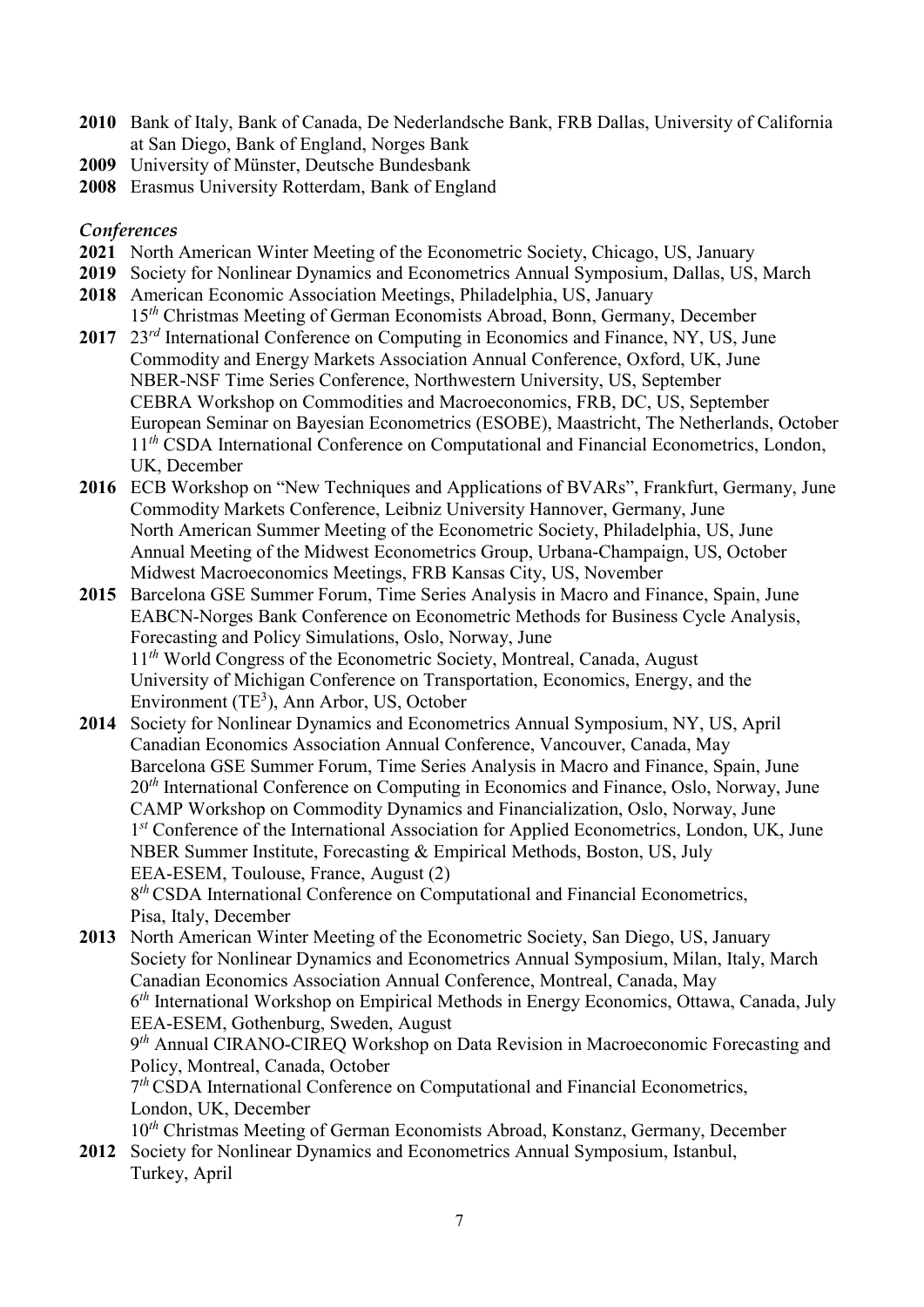Third International Conference in memory of Carlo Giannini, Rome, Italy, April Midwest Macroeconomics Meetings, University of Notre Dame, US, May Cologne Workshop on Macroeconomics, Cologne, Germany, October 74*th* International Atlantic Economic Conference, Montreal, Canada, October

### **2011** Society for Nonlinear Dynamics and Econometrics Annual Symposium, Washington DC, US, March

 Royal Economic Society Annual Conference, London, UK, April Midwest Macroeconomics Meetings, Vanderbilt University, US, May Canadian Economics Association Annual Conference, Ottawa, Canada, June Conference on Commodities, the Economy and Money, Calgary, Canada, June 17<sup>th</sup> International Conference on Computing in Economics and Finance, San Francisco, US, June

 4*th* International Workshop on Empirical Methods in Energy Economics, Dallas, US, July Conference on Zero Bound on Interest Rates and New Directions in Monetary Policy, Rimini Centre for Economic Analysis, Waterloo, Canada, October

 12*th* IWH-CIREQ Macroeconometric Workshop, Halle, Germany, December 22<sup>nd</sup> EC<sup>2</sup> Conference on Econometrics for Policy Analysis: After the Crisis and Beyond, Florence, Italy, December

 5*th* CSDA International Conference on Computational and Financial Econometrics, London, UK, December

**2010** Second International Conference in memory of Carlo Giannini, Rome, Italy, January Royal Economic Society PhD meeting, London, UK, January Society for Nonlinear Dynamics and Econometrics Annual Symposium, Novara, Italy, April 4*th* CSDA International Conference on Computational and Financial Econometrics, London, UK, December 21<sup>st</sup> EC<sup>2</sup> Conference on Identification in Econometrics: Theory and Application, Toulouse, France, December

**2009** Third Italian Congress of Econometrics and Empirical Economics, Ancona, Italy, January Society for Nonlinear Dynamics and Econometrics Annual Symposium, FRB Atlanta, US, April

 Conference on Recent Developments in Macroeconomics, ZEW Mannheim, Germany, July 15<sup>th</sup> International Conference on Computing in Economics and Finance, Sydney, Australia, July

**2008** XIII Spring Meeting of Young Economists, Lille, France, April Doctoral Workshop on Economic Policy, Growth and Business Cycles, Rochehaut, Belgium, June EEA-ESEM, Milan, Italy, August Money, Macro, Finance 40*th* Annual Conference, London, UK, September NBB Colloquium "Towards an Integrated Macro-Finance Framework of Monetary Policy Analysis", Brussels, Belgium, October

**2007** 8*th* IWH-CIREQ Macroeconometric Workshop, Halle, Germany, December

# **CONFERENCE DISCUSSIONS**

 "Macroeconomic Implications of Oil Price Fluctuations: A Regime-Switching Framework for the Euro Area" by F. Holm-Hadulla and K. Hubrich, *Federal Reserve Bank of Cleveland Conference on 'Inflation: Drivers and Dynamics'*, Cleveland, US (May 2018)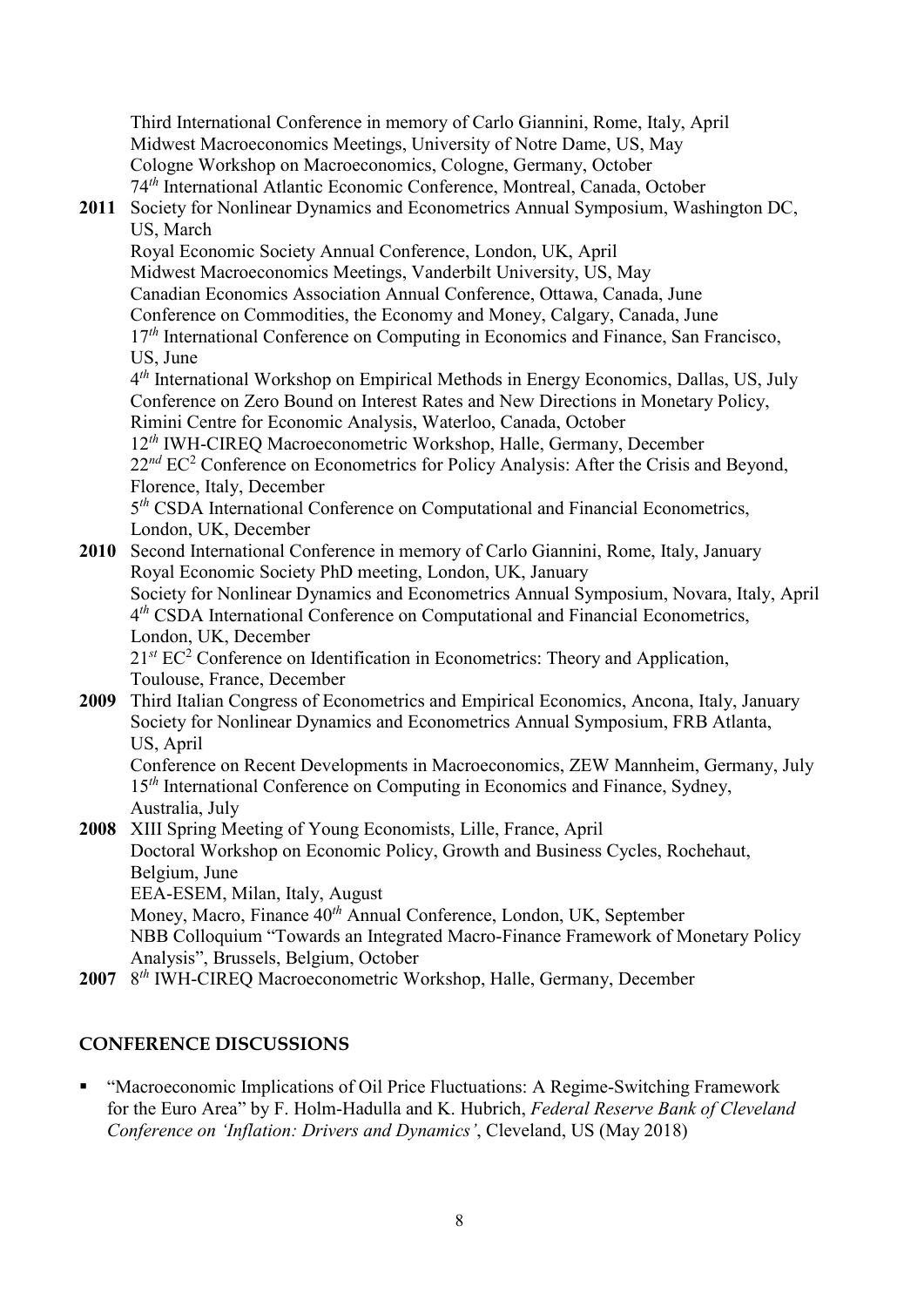- "The Effects of Conventional and Unconventional Monetary Policy: A New Identification Procedure" by A. Inoue and B. Rossi, *American Economic Association Annual Meeting*, Philadelphia, US (January 2018)
- "Empirical Hedging Performance of Long-Dated Crude Oil Derivatives" by B. Cheng, C. Sklibosios Nikitopoulos, and E. Schlögl, *Energy and Commodity Finance Conference*, Oxford, UK (June 2017)
- Member of review panel of RFF-DOE-NSF research initiative on "Oil Imports and Energy Security", Washington DC, US (September and December 2016)
- "Commodity Prices, Growth, and Productivity: A Sectoral View" by C. De la Huerta and J. Garcia-Cicco, *Conference of the BIS CCA Research Network on 'The Commodity Cycle: Macroeconomic and Financial Stability Implications'*, Mexico City, Mexico (August 2016)
- "The Dynamic Effects of Oil Market Shocks on Corporate Balance Sheets" by K. ElFayoumi, *Commodity Markets Conference*, Hannover, Germany (June 2016)
- "The Financialization of Food?" by V.G. Bruno, B. Büyükșahin, and M.A. Robe, *Canadian Economics Association Annual Conference*, Vancouver, Canada (June 2014)
- "International Transmission Channels of U.S. Quantitative Easing: Evidence from Canada" by T. Dahlhaus, K. Hess, and A. Reza, *Canadian Economics Association Annual Conference*, Vancouver, Canada (May 2014)
- "Currency Risk Premia and Macro Fundamentals" by L. Menkhoff, L. Sarno, A. Schmeling, and A. Schrimpf, *ECB-BoC Workshop on 'Exchange Rates: A Global Perspective'*, Frankfurt, Germany (June 2013)
- "Time Variation in the Dynamics and Comovement of Latin American Economies" by C. Matthes and F. Perez Forero, *Canadian Economics Association Annual Conference*, Ottawa, Canada (June 2011)
- "Oil Price Shocks, Monetary Policy and Stagflation" by L. Kilian, *RBA Conference on 'Inflation in an Era of Relative Price Shocks'*, Münster, Germany (June 2009)

# **TEACHING**

# *University of Notre Dame*

Graduate level:

- *Bayesian Time Series Analysis*, Spring 2018, Fall 2019, Fall 2020
- *Research Seminar in Macroeconomics*, Fall 2017

Undergraduate level:

- *Honors Thesis Workshop*, Fall 2019, Fall 2020
- *Monetary Policy & Financial Markets*, Fall 2015, 2016, Spring 2016, 2017

# *University of California at San Diego*

*Intermediate Macroeconomics*, Summer Session 2012

# *Bank of Canada*

- "*Introduction to Bayesian Econometrics*" with applications in Matlab, November 2012
- "*Identification of VAR Models with Sign Restrictions*" with applications in Matlab, July 2011

### Teaching Assistant for:

- Monetary Economics (Master in Banking and Finance, Ghent University), Spring 2007-2010
- Advanced Monetary Economics (Master of Science in Economics, KU Leuven), Fall 2006
- Monetary Policy (undergraduate seminar, Ghent University), Spring 2009-2010
- Supervision of theses and seminar papers, 2006-2010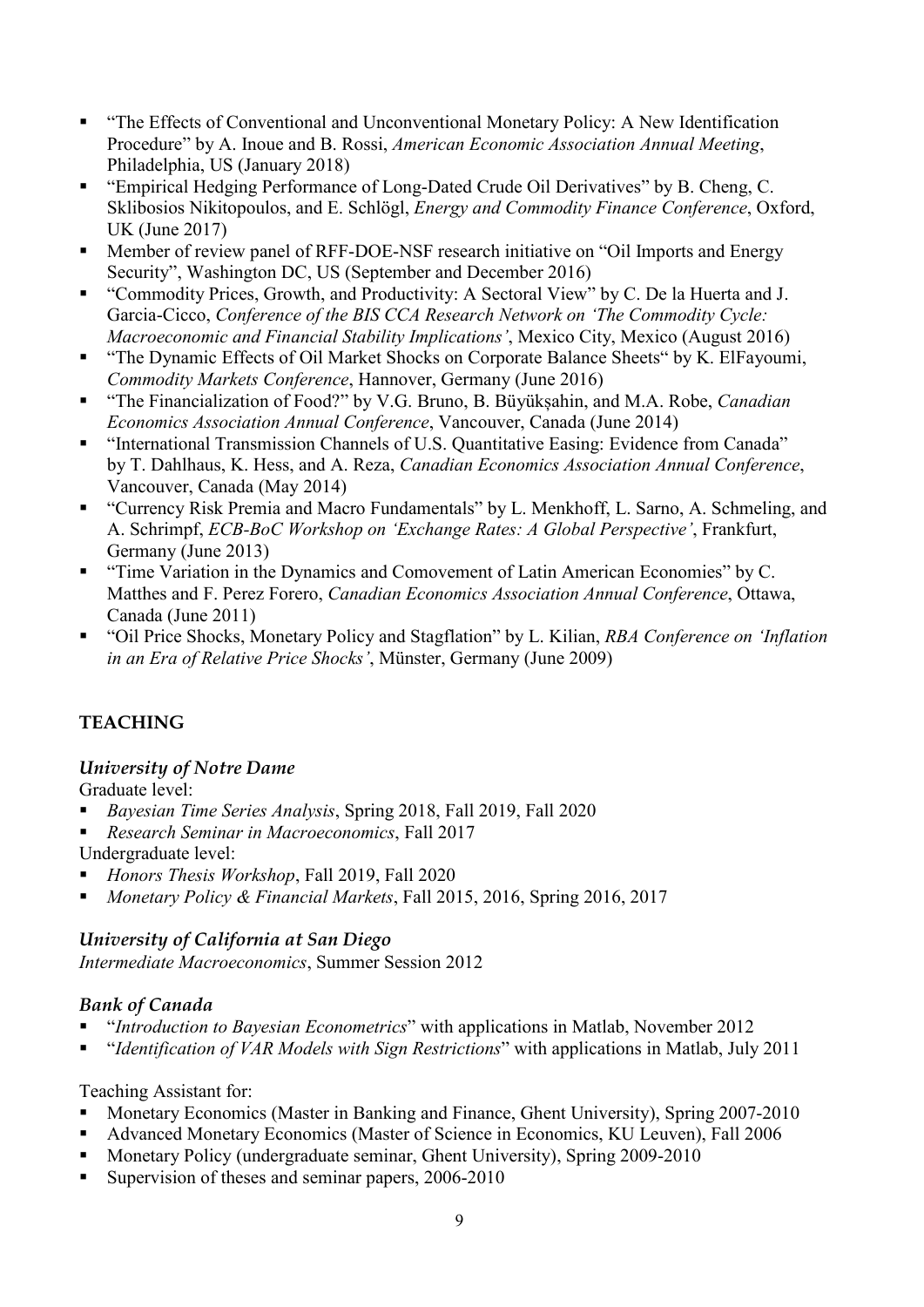# **ACADEMIC AWARDS, GRANTS, AND HONORS**

- *Journal of Monetary Economics* Best Paper Award, 2020
- Department of Economics Teaching Award for highest evaluations in graduate level class, 2020
- ND Energy Slatt Fellowship program, undergraduate research support, 2020
- Henkels Small Lecture Grant, Institute for Scholarship in the Liberal Arts (\$4,900), 2018
- U.S. Energy Information Administration Grant, 2017-2019
- Teaching Beyond the Classroom Grant, Notre Dame College of Arts and Letters (\$1,400), 2017
- **MIT CEEPR Grant, 2016**
- **NBER Research Grant, Economics of Energy Markets, 2016-2017**
- Teaching Beyond the Classroom Grant, Notre Dame College of Arts and Letters (\$1,200), 2016
- Visiting Scholar Grant, *Fondation Banque de France*, 2014
- Scholarship for CIDE Econometrics Summer School, Bertinoro, Italy, 2004
- Award for the best undergraduate thesis on innovation, *Osservatorio Filas*, Rome, Italy, 2004
- Award for the best undergraduate thesis, *Camera di Commercio di Torino*, Italy, 2004
- Special mention for undergraduate thesis, AREA *Science Park Trieste*, Italy, 2004
- Erasmus Scholarship, University of Oxford (Pembroke College) and Oxford Intellectual Property Research Centre, 2002-2003

# **PROFESSIONAL SERVICES**

# **Referee**

### *Journals*

*American Economic Journal: Economic Policy, American Economic Journal: Macroeconomics, American Economic Review, American Economic Review: Insights, Applied Economics, B.E. Journal of Macroeconomics, Canadian Journal of Economics, Contemporary Economic Policy, Econometric Reviews, Econometrics Journal, Economica, Economic Modelling, Economic Journal, Economics Letters, Energy Economics, Energy Journal, European Economic Review, International Economic Review, International Journal of Central Banking, International Journal of Forecasting, Journal of Applied Econometrics, Journal of the Association of Environmental and Resource Economists, Journal of Banking and Finance, Journal of Business and Economic Statistics, Journal of Commodity Markets, Journal of Econometric Methods, Journal of Econometrics, Journal of Economic Dynamics and Control, Journal of Empirical Finance, Journal of the European Economic Association, Journal of Financial Econometrics, Journal of Financial and Quantitative Analysis, Journal of Futures Markets, Journal of International Economics, Journal of International Money and Finance, Journal of Macroeconomics, Journal of Monetary Economics, Journal of Money, Credit and Banking, Journal of Political Economy, Journal of Public Economics, Journal of Time Series Econometrics, Macroeconomic Dynamics, Management Science, Oxford Bulletin of Economics and Statistics, Quantitative Economics, Review of Economic Dynamics, Review of Economics and Statistics, Review of Economic Studies, Review of Financial Studies, Southern Economic Journal, Studies in Nonlinear Dynamics and Econometrics, World Economy*

# *Working Paper Series*

*Austrian National Bank, Bank of Canada, Bank of England, Czech National Bank, Deutsche Bundesbank, European Central Bank, Norges Bank, Reserve Bank of New Zealand, Swiss National Bank*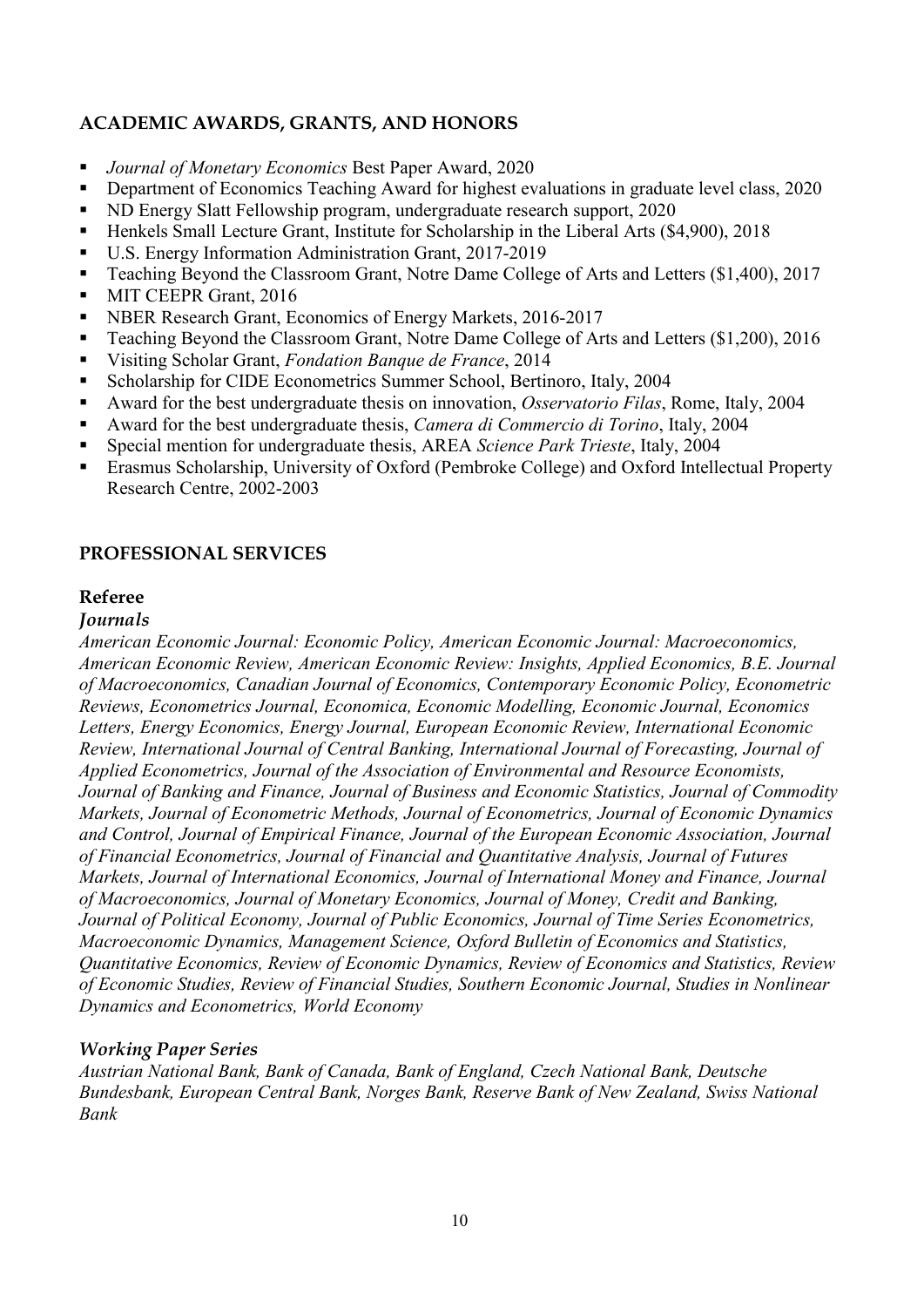# *Grant Agencies*

*National Science Foundation (USA), National Research Foundation (South Africa), Research Foundation Flanders (Belgium), Social Sciences and Humanities Research Council (Canada), NWO Social Sciences and Humanities (The Netherlands)*

### **Conference Organization**

Organizer of SCE session at ASSA, January 2022

Co-organizer of the 2*nd* Econometrics Workshop at Notre Dame, April 2018

Co-organizer of the 5*th* ECB-BoC Workshop on 'Exchange Rates: A Global Perspective', Frankfurt, June 2013

Organizer of the 4*th* ECB-BoC Workshop on 'Exchange Rates and Macroeconomic Adjustment', Ottawa, June 2011

# **Scientific Committee Member**

OU Energy and Commodities Finance Research Conference, 2019 Annual Conference of the International Association of Applied Econometrics (IAAE), 2019-2021 Annual Symposium of the Society for Nonlinear Dynamics and Econometrics (SNDE), 2019 Macroeconomic Meeting of the German Economic Association, 2018 International Conference on Computing in Economics and Finance (CEF), 2017-2021 Workshop on Applied Economics and Economic Policy, IWH Halle, Germany, 2017 International Conference on Energy Finance, Zhejiang University, China, 2016, 2017 Commodity Markets Conference, Leibniz University Hannover, Germany, 2016

### **Ph.D. Supervision**

### *Co-supervisor*

- Mampho P. Modise, University of Pretoria, South Africa (2011-2013), *National Treasury of the Republic of South Africa*
- Kirsten Thompson, University of Pretoria, South Africa (2012-2014), *Plus Economics*

# *External Ph.D. dissertation committee member*

- Reinhard Ellwanger, EUI, Florence, Italy (July 2015), *Bank of Canada*
- Marco Geraci, ECARES & University of Namur, Belgium (June 2017), *Cambridge-INET Institute*
- Christoph Funk, Macquarie University, Australia and University of Giessen, Germany (Sept 2020)
- Thomas S. Gundersen, BI Norwegian Business School, Oslo, Norway (2021)

# *Committee member*

- Dasha Safonova, Notre Dame (May 2017), *U.S. Securities and Exchange Commission (SEC)*
- Carlos Rondón Moreno, Notre Dame (May 2019), *Central Bank of Chile*
- Wei Qian, Notre Dame (May 2020), *Shanghai University of Finance and Economics* (*SHUFE*)
- Daniel Mershon, Notre Dame (June 2020), *USAA*
- Qian Li, Notre Dame (expected 2021)
- Isabel Hanisch, Notre Dame (expected 2021)

### *Committee Chair*

• Aram Derdzyan, Notre Dame (expected 2022)

### **Undergraduate Theses Supervised 2020-2021**

• Dhruv Patel

# **2017-2018**

- Sullivan Curry
- Fatou Thioune
- Matthew Ross